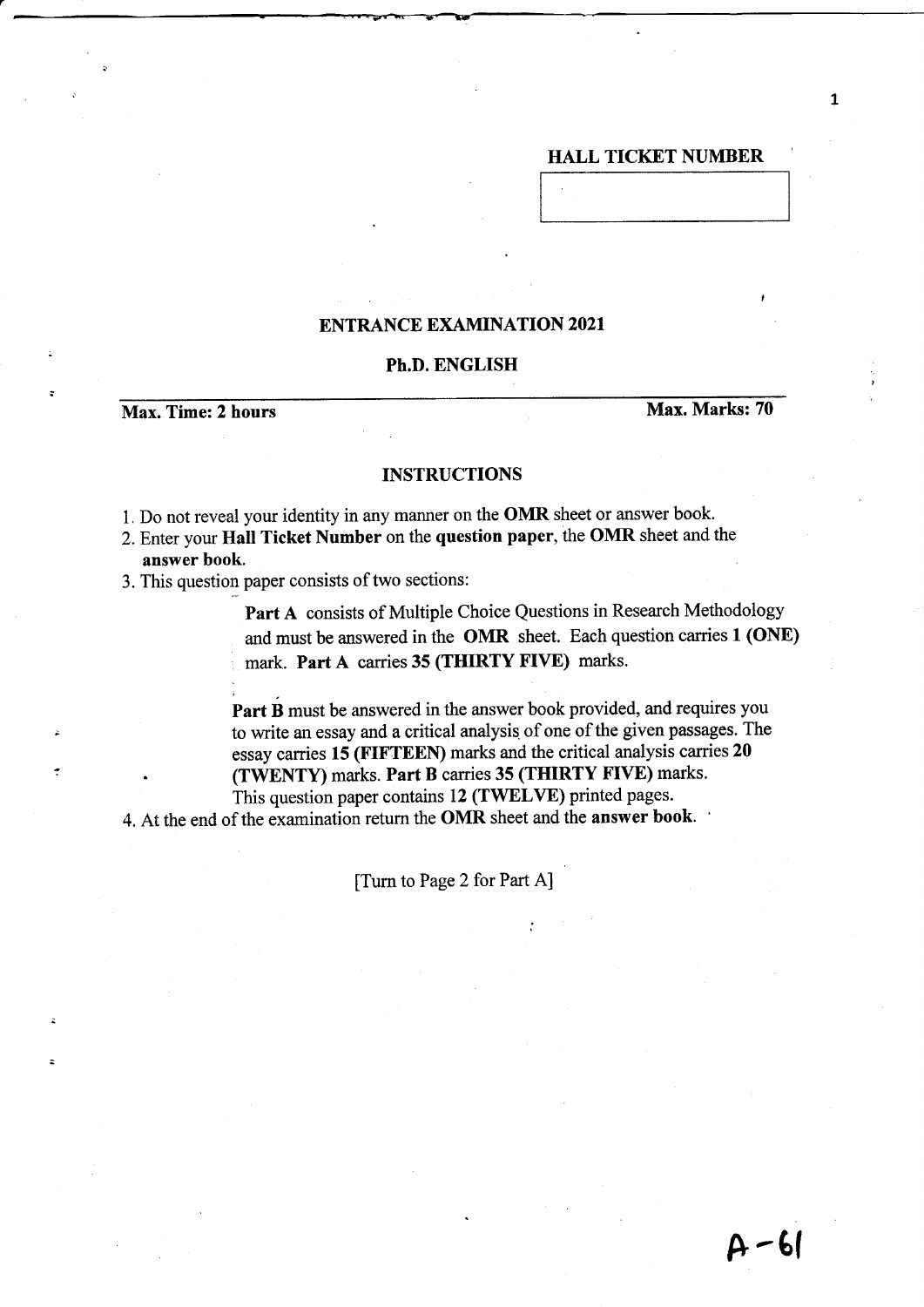## PART A Research Methodolory  $(1x35=35 \text{ marks})$

- 1. Who among the following will be more professionally keen on consulting The Wellesley Index to Periodical Literature?
- A. Scholars and teachers of postmodern Gothic and supernaturalism
- B. Researchers in the history of Science Fiction periodicals
- C. Scholars and teachers of historical fiction and studies in memoirs
- D. Researchers in the history of Victorian serials and journals
- 2. A familiar name in scholarly reference, Bartlett has enjoyed popularity and acceptance in all fields of research in the Humanities, especially English. Which of the following is a fair description of Bartlett?
- A. A collection of passages, phrases, and proverbs traced to their sources in ancient and modern literature.
- B. A collection of memorabilia and documents relating to the institutional histories of English scholarship.
- C. A compendium that examines the role of English as a gatekeeper for access to education in colonialism.
- D. A guidebook to research and criticism in European thought that features English scholarship in the world.
- 3. Which of the following directions about brackets is standard and obligatory while preparing papers/books for publication?
- A. Nejther square brackets [ ] nor normal brackets ( ) should be used when you have an editorial intervention.
- B. Square brackets [ ] should be used only for an editorial intervention; authorial intervention should be in normal brackets ( ).
- C. Neither square brackets [ ] nor normal brackets ( ) should be used when you have an authorial intervention.
- D. Normal brackets ( ) should only be used when it is an editorial intervention; authorial intervention should be in square brackets  $[ ]$ .
- 4. Which of the following statements is true?
- A. Plagiarism has no deceptive intent, while pastiche involves malicious copy of textual style.
- B. Plagiarism and pastiche are the same; the difference rather is of degree than kind.
- C. Plagiarism is individual copying whereas pastiche is often communal and collective.
- D. Plagiarism has deceptive intent, while pastiche involves intentional copy of textual style.

2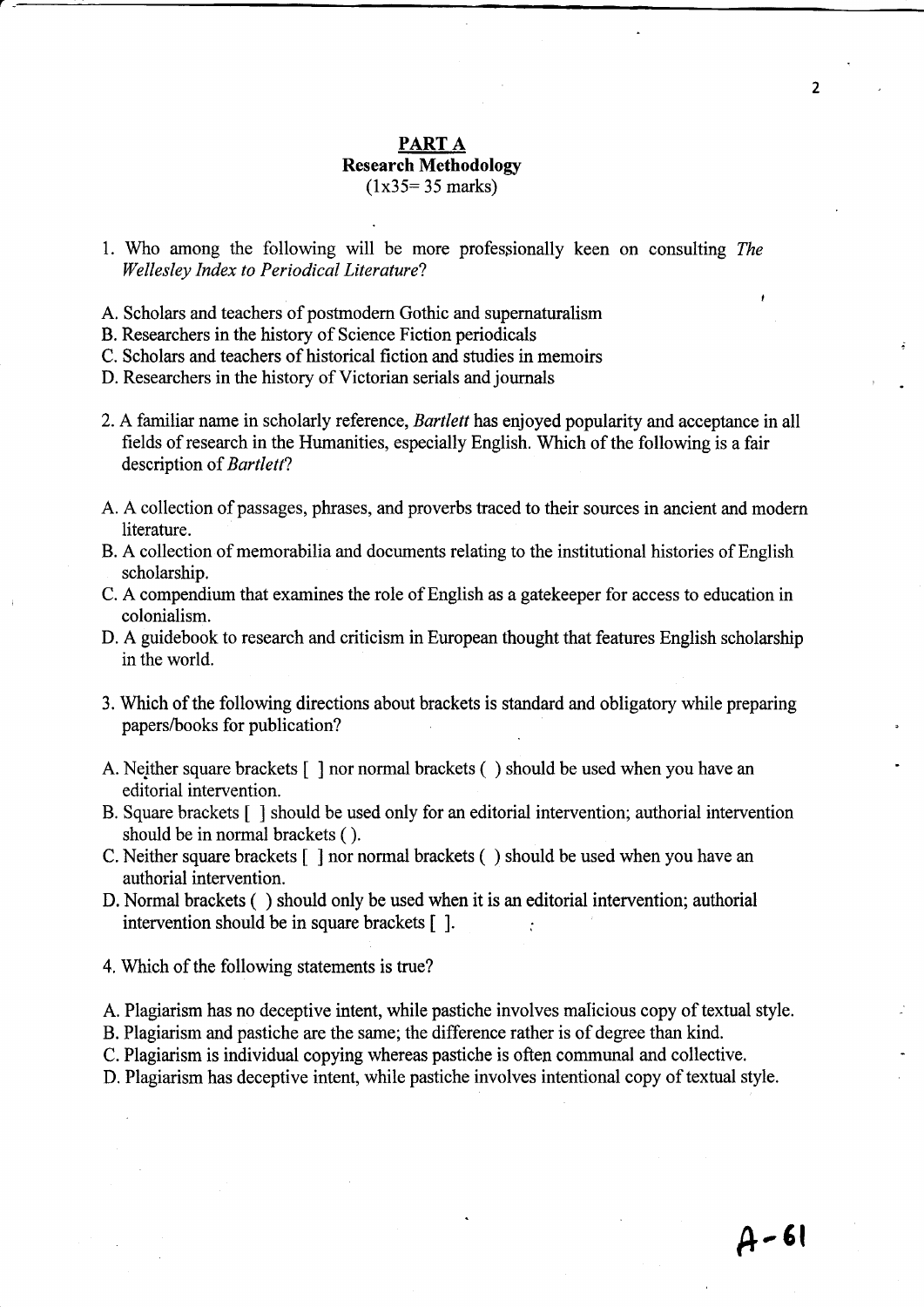- 5. In textual studies and editing, scholars distinguish between a facsimile and a transcript. What is the difference between the two?
- A. Facsimile is copy of any kind, even by hand; transcript, reproduction of the text by a machine.
- B. No difference when the texts are copied electronically.
- C. Facsimile is reproduction of the text by a machine; transcript, copy of any kind, even by hand.
- D. No difference when the texts are copied manually

6. Match the following:

| L    | Verso        | i. an article or chapter excerpted from a larger volume    |
|------|--------------|------------------------------------------------------------|
| II.  | Offprint     | ii. a left-hand page in a book or journal                  |
| III. | <i>Issue</i> | iii. a numbered book in a series                           |
| IV.  | Volume       | iv. journal of publication sequence within a larger volume |

A. I.iii, II.i, III.iv, IV.ii B. I.ii, II.iv, III.i, N.iii C. I.ii, II.i, III.iii, IV.iv D. Lii, II.i, III.iv, IV.iii

7. What is a Festschriff?

ź

- A. A collection of festival tributes and memoirs by professionals offered annually to their elders in the academy.
- B. A volume presented to a scholar or savant on the occasion of his/her attaining a certain age in his/her career.
- C. A collection of fresh ideas and proposals submitted to an institution for preferment or 'advancement.
- D. A volume of fugitive essays and notes, often unpublished, collected and printed posthumously by his colleagues.
- 8. In a bibliographical survey, you notice titles such as Women Reviewing Women in Nineteenth Century Britain: The Critical Reception of Jane Austen, Charlotte Brontë, and George Eliot; Reading is My Window: Books and the Art of Reading in Women's Prisons; Well-Read Lives: How Books Inspired a Generation of American Women, and Activist Sentiments: Reading Black Women in the Nineteenth Century — all grouped without a helpfully indicative heading.<br>Which of the following headings will best suit that section? Which of the following headings will best suit that section?
- A. Women Beware Women
- B. Reading as Gendered Practice
- C. Feminist Studies of Writers
- D. Challenging a Male Bastion

 $A - 61$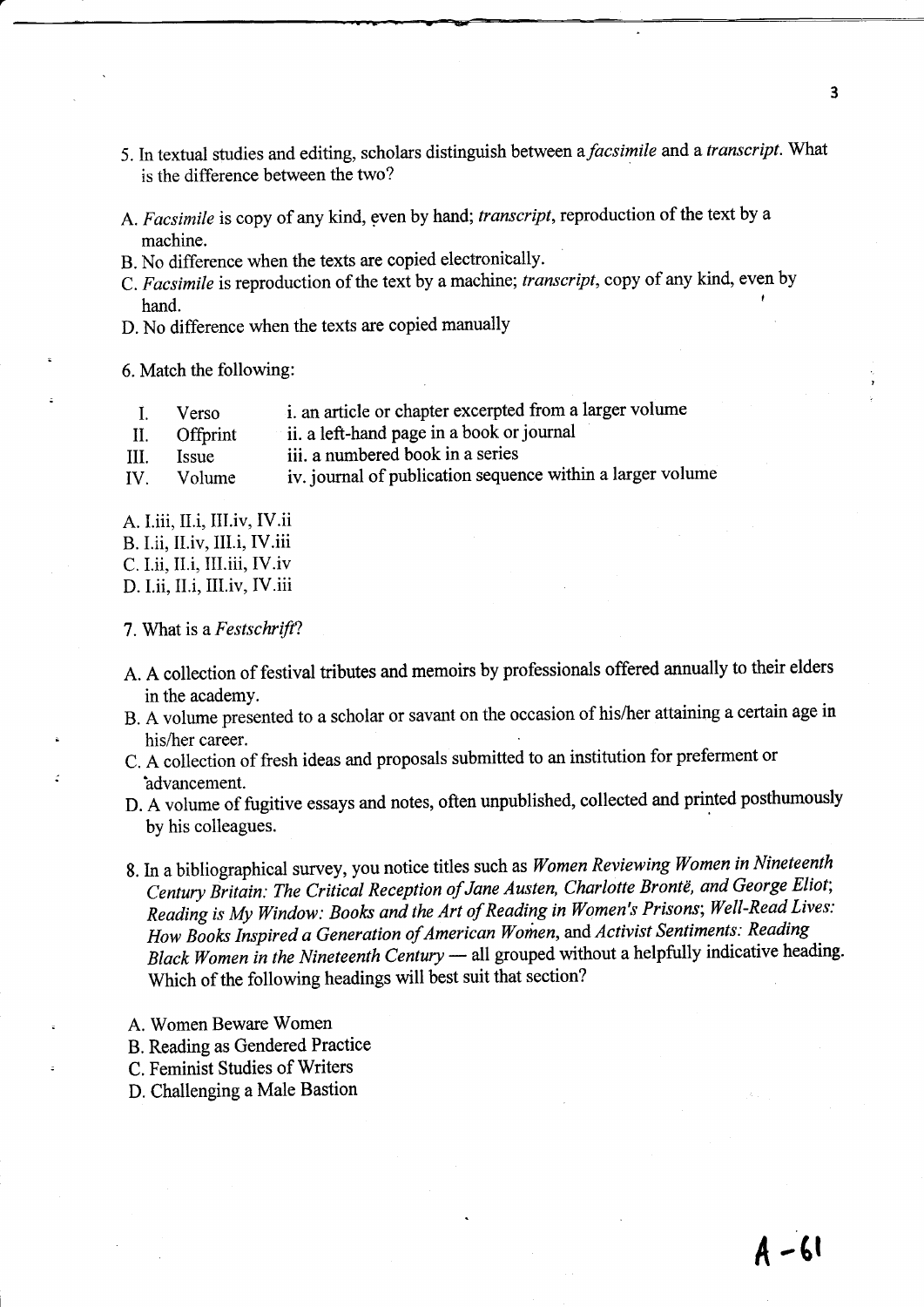9. Our age of digital reproducibility and productivity and creativity and motility (in which the cell phone novel has gained popularity far beyond Japan) keeps prompting the question, not what is an author but what is a book?

The point being made in this observation has to do with:

- A. Our changing approach to the dissemination of texts guided by bibliocentric insights,and affective print culture
- B. Our wayward approach to reading comprehension guided by pedagogical insights gained from applied critical linguistics.
- C. Our cautious approach to reading and interpretation of texts guided by insights from symptomatic reading theories.
- D. Our changing approach to reading and interpretation of texts guided by insights from book history and print culture.
- 10. Why do researchers scrupulously identify the sources of direct quotes, paraphrases, facts and figures used in their studies?
- A. convention, convenience, concession to readers
- B. cross-reference, correspondence, cohesiveness
- C. basic ethics, copyright laws, courtesy to readers

D. conformity to style manuals, format consistency

- 11. If "history of the book" is stated to be a researcher's specialist interest, what methodological emphasis would one reasonably expect?
- A. Attention to the dominant model of academic reading.
- B. A turn to reading as a social and historical practice.
- C. An increased awareness of practical criticism and theory.
- D. Alertness to symptomatic reading of rare book collections.
- 12. Although most reputed publishing houses subject books/articles to rigorous quality assurance check which includes proofing, they are keen that the layout proofs are sent to authors/editors. Why do they take this trouble?
- A. professional licensing etiquette mandates that authors/editors oversee all the final page' proofs.
- B. For all the professional care in proofing the in-house editors take, there are instances where errors may only be noticeable to authors/editors.
- C. professional editorial etiquette mandates that authors/editors see and approve the final pageproofs.
- p. For all the professional care in proofing the authors/editors take, there are instances where errors may only be noticeable to in-house editors.

4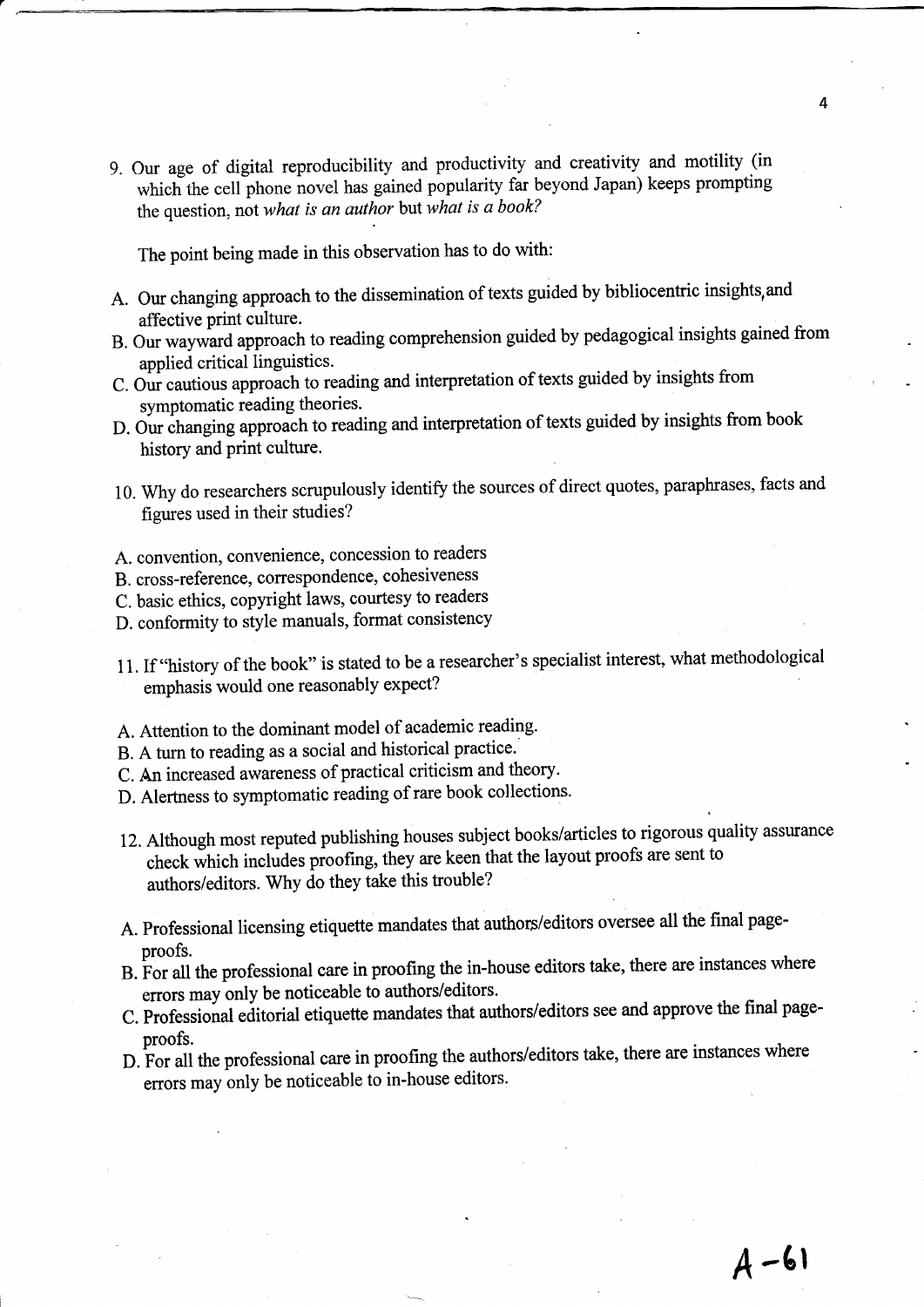13. These remarks form a part of Edward Said's celebrated book:

Culture and Imperialism is an exile's book. For objective reasons that I had no control over, I grew up as an Arab with a Western education. Ever since I can remember, I have felt that I belonged to both worlds, without being completely of either one or the other. . . . Yet when I say "exile" I do not mean something sad or deprived. On the contrary belonging, as it were, to both sides of the imperial divide enables you to understand them more easily  $\ldots$  these circumstances certainly made it possible for me to feel as if I belonged to more than one history and more than one group. As to whether such a state can be regarded as really a salutary alternative to the normal sense of belonging to only one culture and feeling a sense of loyalty to only one nation, the reader must now decide.

What is Said's point in stating so openly his cultural in-betweenness?

- A. He considers it as a positive, beneficial, empowering attribute as an author, but one that scarcely enhances however the understanding of postcolonial worlds.
- B. He considers it as a positive, beneficial, empowering attribute that enhances the readers' understanding of Culture and Imperialism.
- C. He considers it as a positive, beneficial, empowering attribute that enhances understanding of the worlds between which he finds himself.
- D. He hardly considers it as a positive, beneficial, empowering attribute for readers who scarcely understand the politics of postcolonial worlds.
- 14. Which of the following authors is associated with the term "distant reading"?
- A. Giorgio Agamben
- B. Jacques Derrida
- C. Paul de Man
- D. Franco Moretti
- 15. If a scholar traces textual allusions of a particular passage from Mansfield Park in The Importance of Being Earnest, which of the following journals would be the most suited for her findings:
- A. Notes and Queries
- **B.** Diacritics
- C. Parallax
- D. Textual Practice
- 16. Which of the following is not true of an annotated bibliography appended to a research project?
- A. It offers a brief summary as well as an analysis of the text.
- B. It comments on the significance of the text to the particular project.
- C. It excludes a summary but includes a critical evaluation of the text.
- D. It includes comparative references to other texts in the bibliography.

: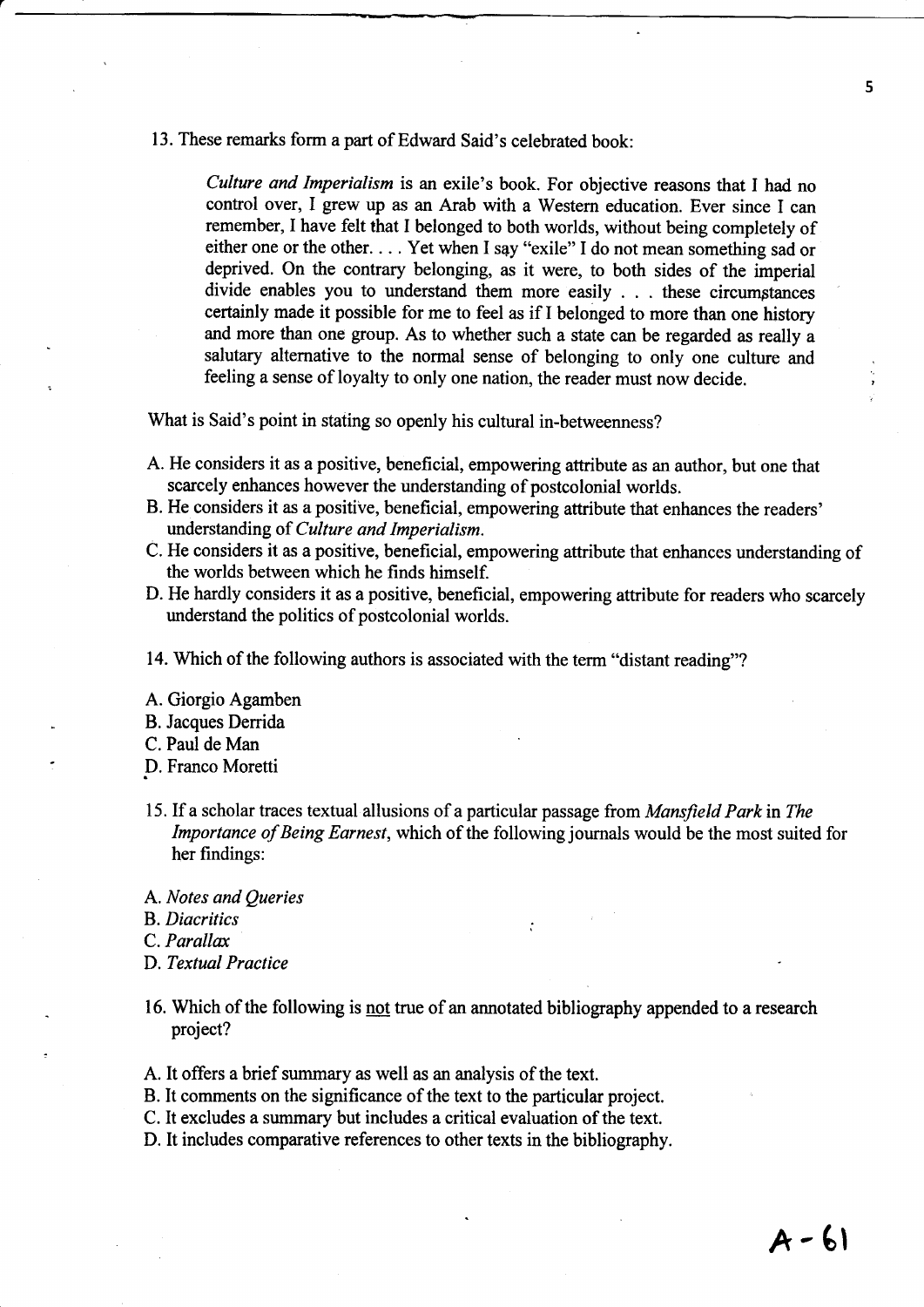- 17. Correctly identify the type of fallacy committed by a researcher who claims: "Charles Dickens was the greatest Victorian novelist because none of his contemporaries could rival his talent as a storyteller."
- A. Red Herring

B. Slippery Slope

C. Ad Hominen

D. Petitio Principii

18. Which of the following is not an integral part of a doctoral thesis?

- A. Survey of literature
- B. Bibliography

C.Index

D. Hypothesis

19. If a scholar studies the recurrent patterns of images, symbols, plot and character types in creation myths in European literatures, within which broad theoretical domain is her research located?

A. New Historicism

B. Psychoanalytic Criticism

C. Postsfiucturalism

D. Archetypal Criticism

- 20. Which of the following would you consider a red flag in determining the academic integrity of a joumal?
- A. Additional subscription charges for print copies of issues that also have online editions
- B. A very quick turnaround of submissions and frequent publication of large numbers of articles in each issue
- in each issue C. A low rate of acceptance and an occasional embargo on submissions owing to a backlog of
- issues. D. A policy of seeking a formal declaration from authors that their submissions are not under review elsewhere.
- 21. Which aspect of academic publishing did the contoversial "Sokal Affair" bring under the scanner?
- A. The growing presence of predatory journals that publish poorly written, unedited work.
- B. The meaningless use of high-sounding jargon to appeal to the ideological biases of journal editors and readers.
- C. The inherent racial and gender biases built into the system of scholarly peer-review'
- D. The formation of unofficial cliques within circuits of powerful academicians who repeatedly publish one another's research.

 $6<sup>1</sup>$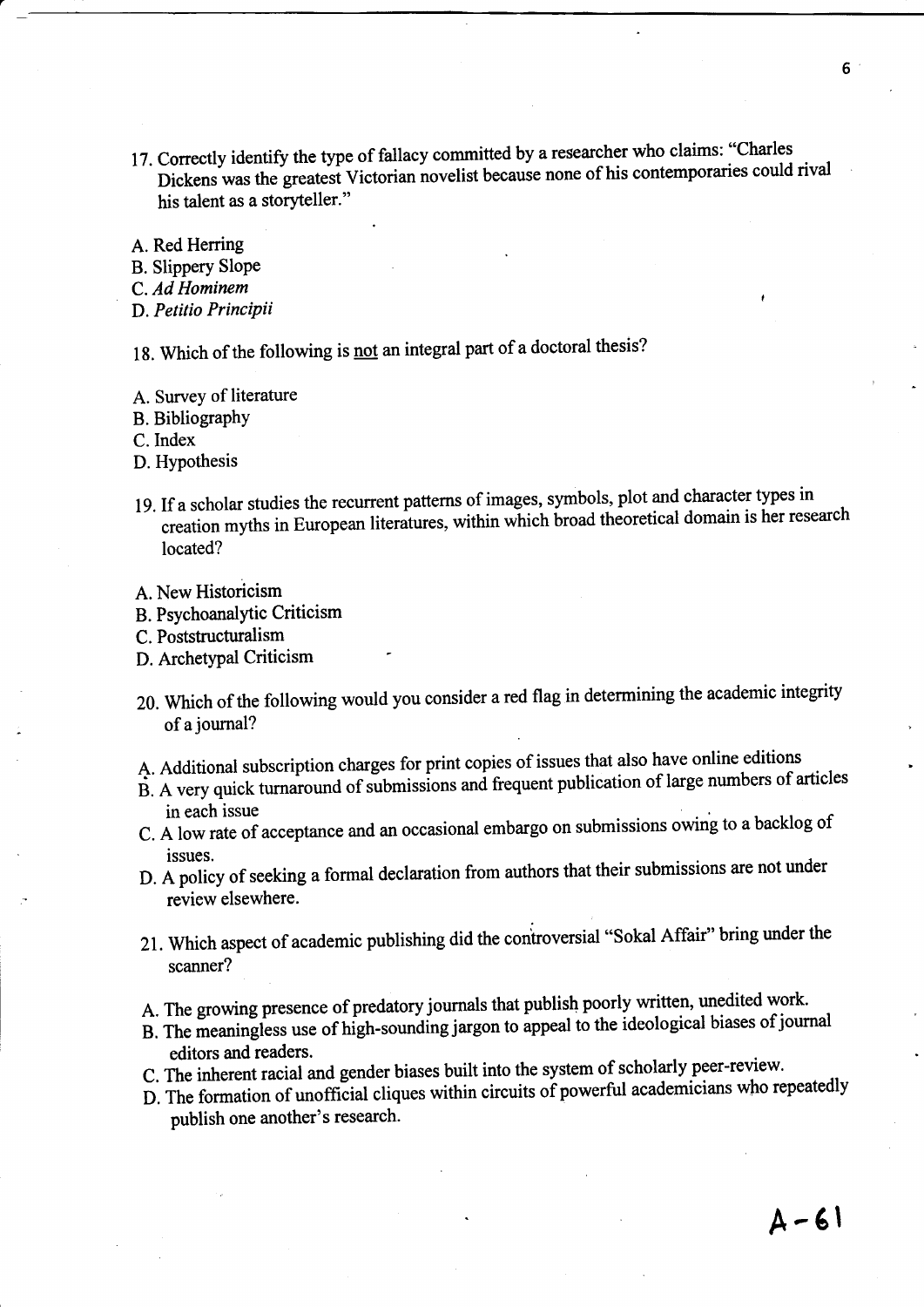## 22. With reference to the statement given below, choose the correct option:

"Teachers who defend teaching canonical texts like Shakespeare's The Tempest in class are complicit in condoning gender and racial biases."

- i. The statement is inaccurate because it oversimplifies the gender and racial politics of the literary text.
- ii. The statement is false because'it establishes an unverifiable connection petween the politics of the text and of the teacher.
- iii. The statement is justifiable because the gender and racial biases of the play can be demonstrated through textual evidence.
- iv. The statement is true because it has been conclusively proven that teaching canonical ' texts reinforces gender and racial biases.
- A. Both iii and iv are correct
- B. Both i and ii are correct
- C. Only iii is correct
- D. Only ii is correct
- 23. Which one of the following journals was founded by Stephen Greenblatt and Svetlana Alpers?
- A.Interventions
- B. Representations
- C. English Literary History
- D. English Language Notes
- 24. In the library's online catalogue, when you insert words like "and", "or", "not" in order to define the search results, you have performed a -------- Search.

 $A - 61$ 

 $\overline{7}$ 

- A. Gaussian
- B. Boolean
- C. Schrodingerian

D. Malthussian

25. The Examined Life Journal is devoted to studying the confluence of ----------.

- A. Sports and medicine
- B. Art and medicine
- C. Art and spirituality
- D. Poetry and sports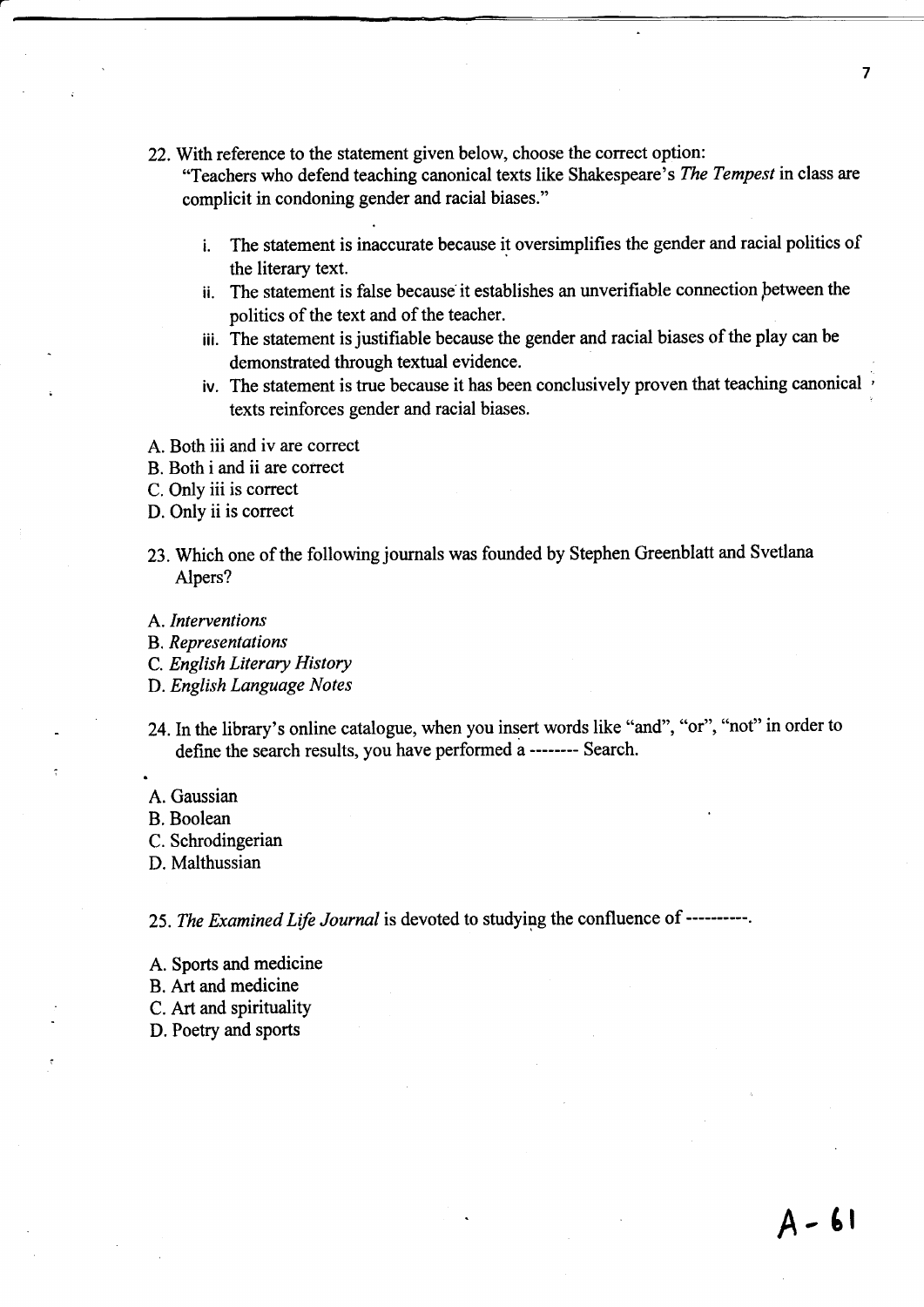26. An inscription or a bookplate to identify the book's owner is called ----------

A. Tag B. Ex libris

C. Ex machina

D. Cover

27. What would you expect to find in the Ulrich's Directory?

A. List of Presidents of the USA

B. List of printed books in English

C. List of periodicals

D. List of museums

28. ScholarOne and Manuscript Central are portals for----------.

A. Submissions to scholarly joumals

B. Obtaining free and paid essays

C. Ancient manuscripts and books

D. Proofreading of manuscripts

29. According to the New Critics, --------- reduces art/literature to the level of biography.

A. Background fallacy

B. Historical fallacy

- C. Authorial fallacy
- D. Intentional fallacy
- 30. As part of your research, you wish to talk to a community, which is represented in a novel, in an in-depth manner without making it a mere Q&A session. This method is called  $a/an/the$  --- $\overline{\phantom{a}}$

A. Conversational method

B. Walk the talk interview

C. Unstructured interview

D. Round-table method

31. A handwritten manuscript is called a/an

A. Lithograph

- B. Orthograph
- C. Paleograph
- D. Holograph

8

A- 6l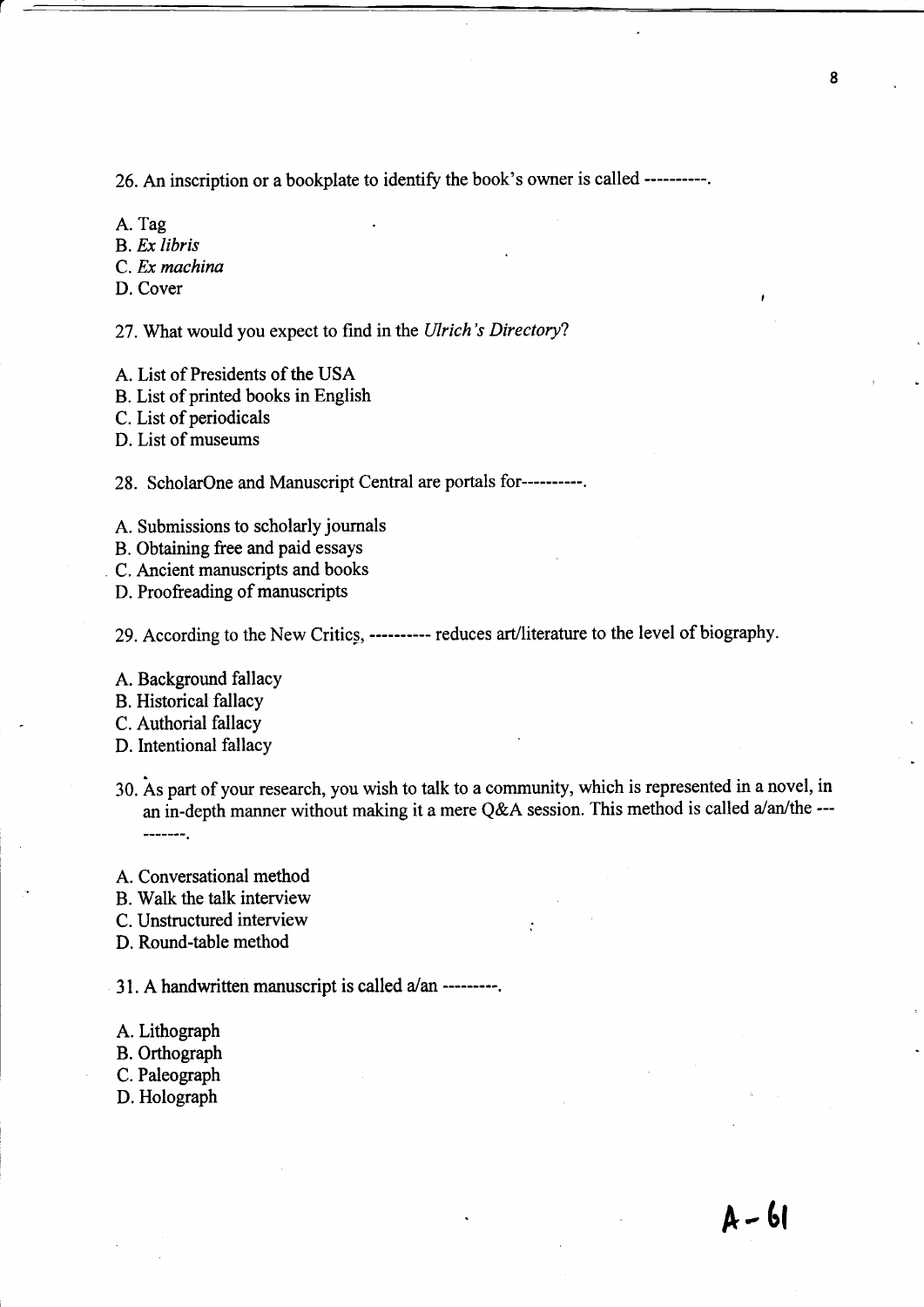## 32. Select the odd one out:

- A. Turnitin
- B. Urkund
- C. Grammarly

D. iThenticate

33. Identify the joumal:

Joumal of ----:- "promote[s] innovative work to transverse the fields ranging from social sciences, humanities, and arts to medicine and STEM".

A. Memory

B. Trauma

C. Posthumanism

D. AI

34. What is the H-index?

- A. The H-index is based on the set of the scientist's most read papers and the number of papers that they have received in other publications.
- B. The H-index is based on the set of the researcher's most cited papers and the number of citations that they have received in other publications.
- C. The H-index is not based on the set of the scientist's most cited papers and the number of citations that they have received in other publications.
- D. The H-index is either based on the set of the scientist's most cited papers or the number of citations that they have received in other publications.
- 35. One usual mistake scholars in all disciplines tend to make is that they assume ----------.
- A. Gender Studies is synonymous with Women's Studies.
- B. Gender Studies is eponymous with Women's Studies.
- C. Gender Studies is politically more restrictive for women
- D. Gender Studies is not synonymous with Women's Studies.

(Please turn to Page 10 for Part, $\mathbb{B}$ )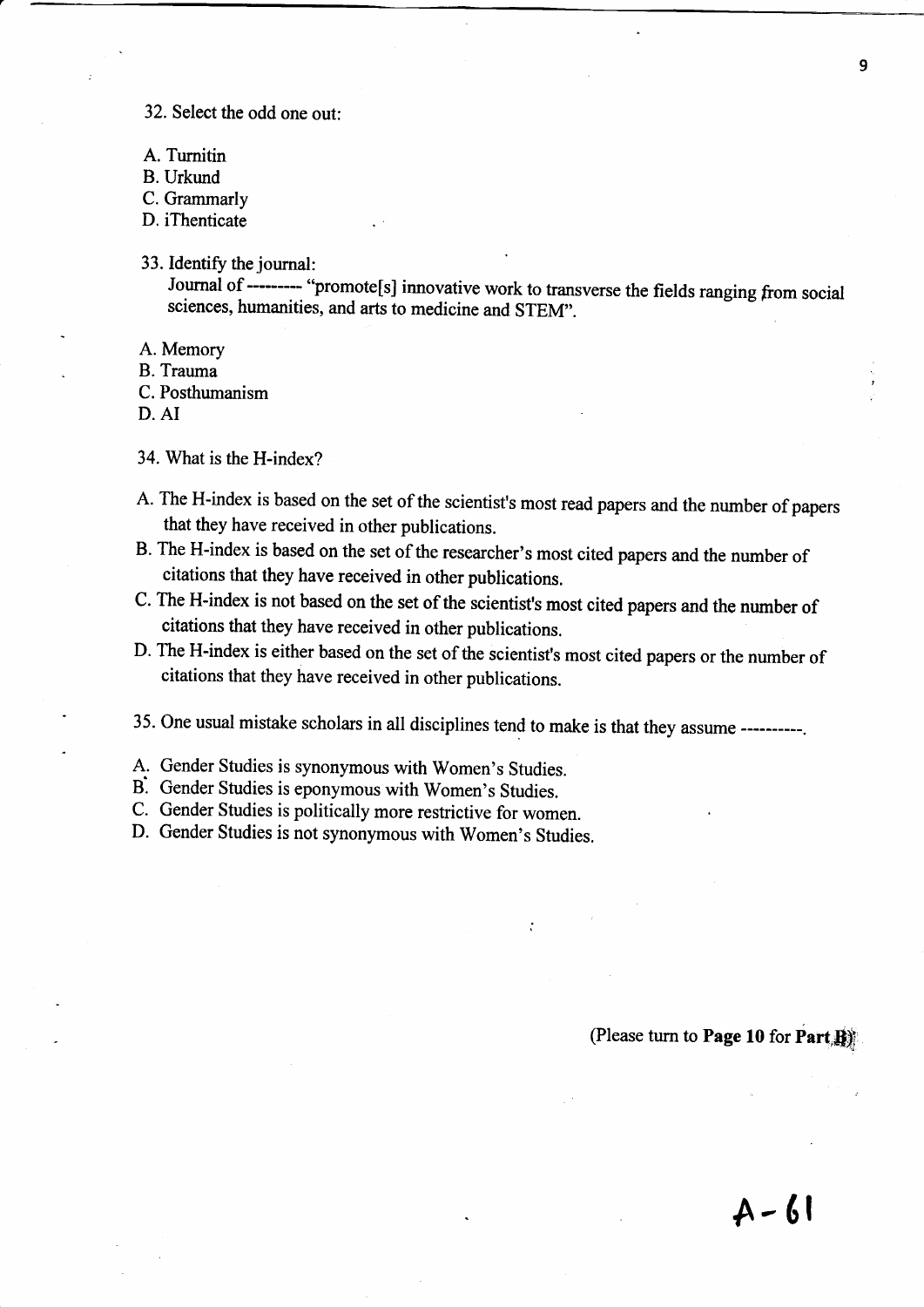## PART B

## Essay

# (15 marks)

Write an essay on any ONE of the following. Unless the focus of your essay is restricted by your choice of single texts, writers, or movement, feel free to suggest comparisons, offer attgrnative views and approaches demanded by your arguments. It will certainly help to begin by stating your argument and the rationale of choices you make

- 1. The body in trauma naratives
- 2. The 'human' in catastrophe literature
- 3. Care in literature
- 4. Poetry and forgetting
- 5. Rhizomatics
- 6. Geopoetics
- 7. The Transgender in Literature
- 8. Can literary theories supersede literature?
- 9. Indian middle classes and Indian Writing in English
- 10. Formation of the Indian novel

## Passage for Analysis

(20 marks)

Analyse EITHER the poem OR the prose passage given below in accordance with the given instructions for each passage.

#### Poem

With a specific focus on the speaker's use of self-conscious irony as a poetic strategy, examine how the following poem complicates the romanticized idea(l) of scholarship and pedagogy within the Euro-American cultural context.

The Student:

"In America," began the lecturer, "everyone must have a

degree. The French do not think that

all can have it, they don't say everyone

must go to college." We

incline to feel, here,

that although it may be unnecessary

to know fifteen languages, one degree is not too much. With us, a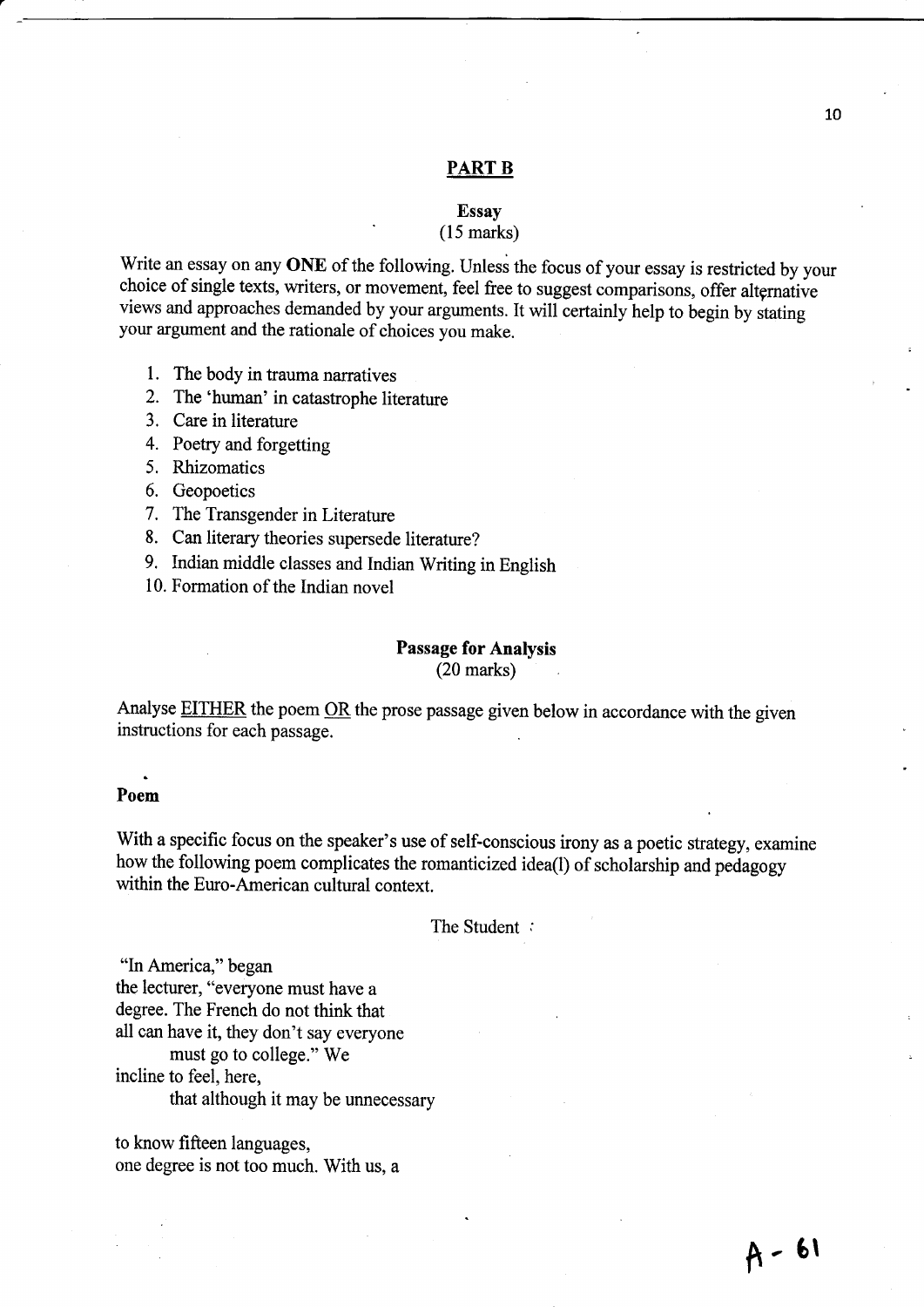school—like the singing tree of which the leaves were mouths that sang in concert-

is both a tree of knowledge and of liberty,seen in the unanimity of college

mottoes, lux et veritas, Christo et ecclesiae, sapiet felici. It may be that we have not knowledge, just opinions, that we are undergraduates, not students; we know we have been told with smiles, by expatriates

of whom we had asked, "When will your experiment be finished?" "Science is never finished." Secluded from domestic strife, Jack Bookworm led a college life, says Goldsmith;

and here also as in France or Oxford, study is beset with

dangers-with bookworms, mildews, and complaisancies. But someone in New England has known enough to say that the student is patience personified, a variety of hero, "patient

of neglect and of reproach,"—who can "hold by

himself." You can't beat hens to make them lay. Wolf's wool is the best of wool, but it cannot be sheared, because the wolf will not comply. With knowledge as with wolves' surliness,

the student studies

voluntarily, refusing to be less

than individual. He

"gives him opinion and then rests upon it"; he renders service when there is no reward, and is too reclusive for

some things to seem to touch

him; not because he

has no feeling but because he has so much."

A- 6l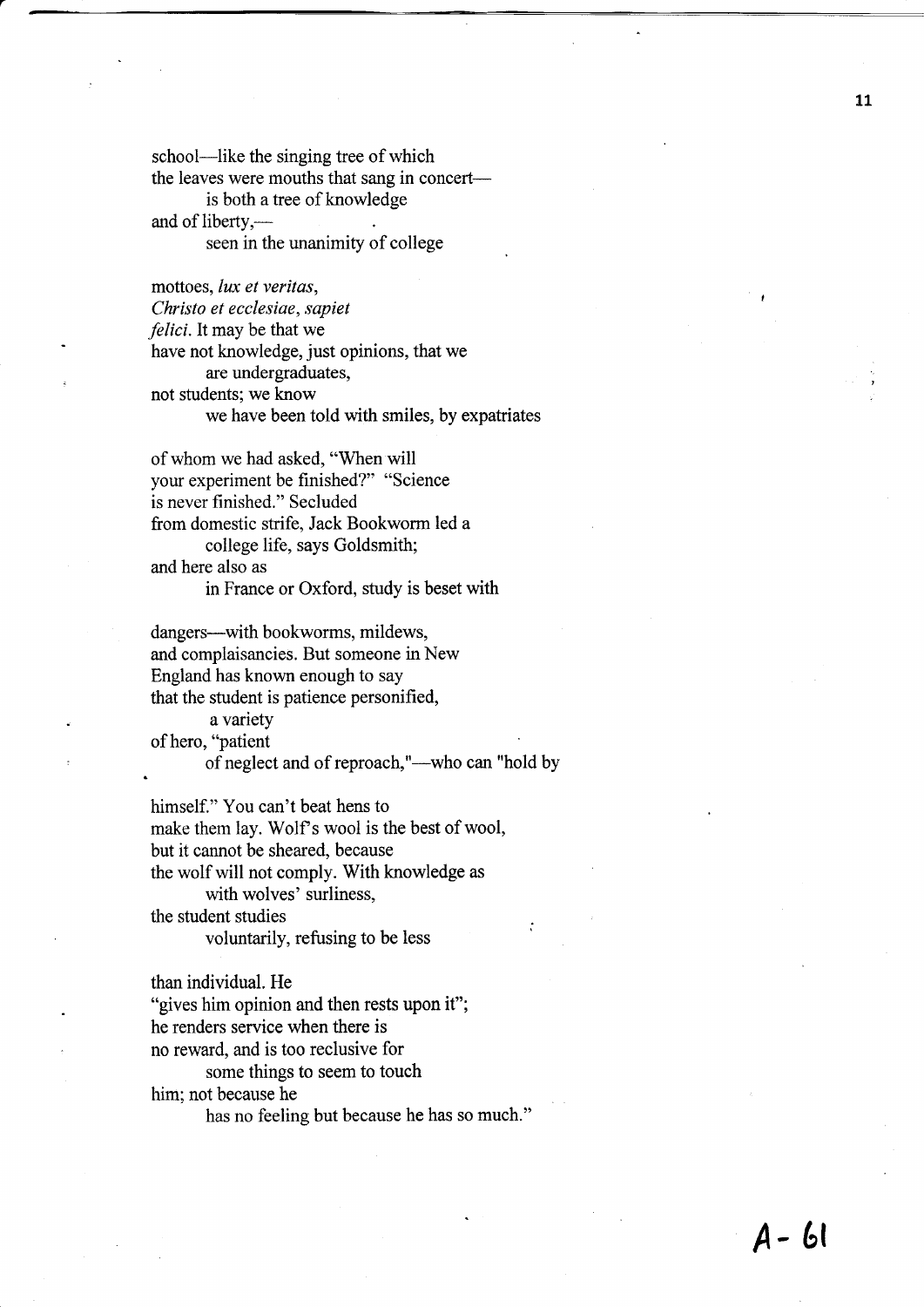#### Prose

Q. Read the following passage carefully. What does the author argue about the *origins* of the English novel? How does she conceptualize the *political* and connect it with *literary criticism*?

This was the difference between Robinson Crusoe and Pamela, then. Even Defoe could not write a successful sequel to his novel, and inasmuch as his masculine form of heroism could not be reproduced by other authors, we cannot say Crusoe inaugurated the tradition of the novel as we know it. By way of contrast, Richardson's story of relentless sexual pursuit and the triumph of female virtue proved infinitely reproducible. The differences between the political order Crusoe establishes in his solitary circumstances and the forces that drove him to the island in the first place have generated endless debate over Defoe's political beliefs. Not so with Pamela. The contradiction between her way of running the household and the way of the outside world was no doubt all too apparent at the time the novel was written. Fielding was not alone in accusing<br>Richardson of playing fast and loose with social reality. He thought Richardson insulted the intelligence of readers by asking them to believe that a servant could dissuade a man of Mr. B's<br>position from having his way with her. Fielding found it ludicrous to think that a man of such<br>station would so overvalue the despite the fact that Richardson's representation of the individual inspired Fielding to write two novels in rebuttal, literary criticism has not seen fit to dwell on the political implications of the discrepancy between Mr. B's extraordinary desire for Pamela and the principles that apparently ruled behavior in Richardson's society. From the nineteenth century on, critics have much preferred to regard Pamela as representing an enclosed and gendered self rather than a form of writing that helped to create this co psychological rather than political events. Thus they can pass off the ideological conflict shaping the text as the difference between a man and a woman rather than between a person of station and a person of low rank. Writing apparently gained a certain authority as it transformed political differences into those rooted in gender. To the authority that came with concealing the politics of writing in this way we can attribute the development of a distinctively female form of writing. Despite charges of sentimentality and despite unsuccessful attempts such as Fielding's to place the novel in a masculine tradition of letters, novels early on assumed the distinctive features of a specialized language for women. A novel might claim a female source for its words, concentrate on. a woman's experience, bear a woman's name for its title, address an audience of young ladies, and even find itself criticized by female reviewers. Although concerned mainly with the vicissitudes of courtship and marriage, and fictional courtships and marriages at that, fiction that represented gender from this gendered viewpoint exerted a form of political authority.

72